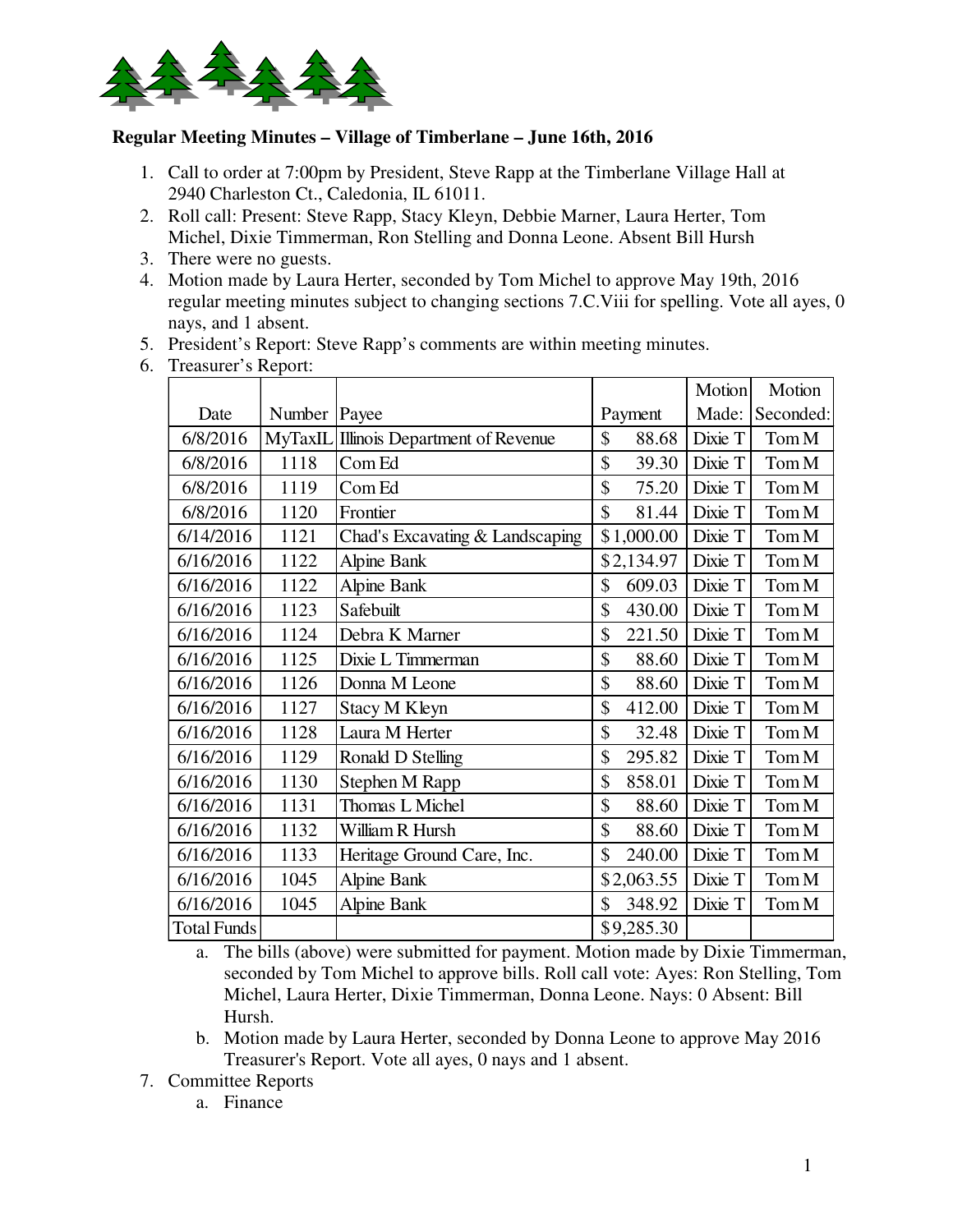- i. Stacy Kleyn was able to close the old IL Funds and transferred the closing balances to the corresponding US Bank statements
- b. Planning and Zoning
	- i. Our new Safebuilt inspector contacted Steve Rapp about building permits in order to understand any specific needs.
- c. Roads/Highways/Bridges
	- i. No culvert permits issued.
	- ii. Steve Rapp received oversized road permit request to access Orth road that he denied on 6/10/16.
	- iii. Rich Lundin, Boone County highway department, received an estimate of \$350,000 for a 4 inch overlay on all of Orth rd within village limits from RMAP (the IL group that supports road work).
	- iv. In order to review current pricing Steve Rapp requested quotes for labor and material to add a 2 inch edging along Orth road (between Caledonia road to the new bridge) from G&S in Durand, Norwest Construction and Chad's Excavating. No information received from Belvidere Township. The board of trustees request that quotes be reviewed by Rich Lundin and Kevin Bunge (CES) for professional engineering opinions. Steve Rapp will forward these responses to the trustees when available.
	- v. Chad's Excavating will be requested to fill potholes on village roads.
	- vi. The board of trustees requested that Chad's Excavating be notified to mow the missing spots on the ditches and stop sign areas.
	- vii. Ron Stelling announced that Chad's Excavating is willing to store the village signs that reside at his residence.
	- viii. Chad's Excavating will be notified to fill the hole between the culverts at 12909 Reginald drive due to soil that washed away.
- d. Village Hall
	- i. None
- 1. Old Business
	- a. none
- 2. New Business
	- a. Prevailing wage ordinance was not ready due to rates not available this month.
	- b. Steve Rapp spoke with Joe S. our IL State Representative, asking for support on grant funds for village road repair / replacement projects.
- 3. Actions from previous meetings:

| <b>Open Actions:</b>                                             | <b>Meeting</b> | <b>Contact</b> |
|------------------------------------------------------------------|----------------|----------------|
| Single Waste Refuse collection consideration to investigate      | Nov 2012       | Tom Michel     |
| Lower weight limit on Dawson Lake road from 54,000 lbs to        | Mar 2013       | Trustees       |
| 30,000 lbs as recommended by Hanson Engineering and IDOT.        |                |                |
| Utilize services of the Boone County Community Service workers   | Apr 2013       | Dixie          |
| for general cleaning.                                            |                |                |
| Work with Independent Inspections to update the descriptions and | May 2013       | <b>Steve</b>   |
| Fee schedule on building permits.                                |                |                |
| Revision of Timberlane By-laws to include electronic attendance  | Mar 2014       | Debbie Marner  |
| Snow fence options for Newbury Place                             | Mar 2014       | Trustees       |